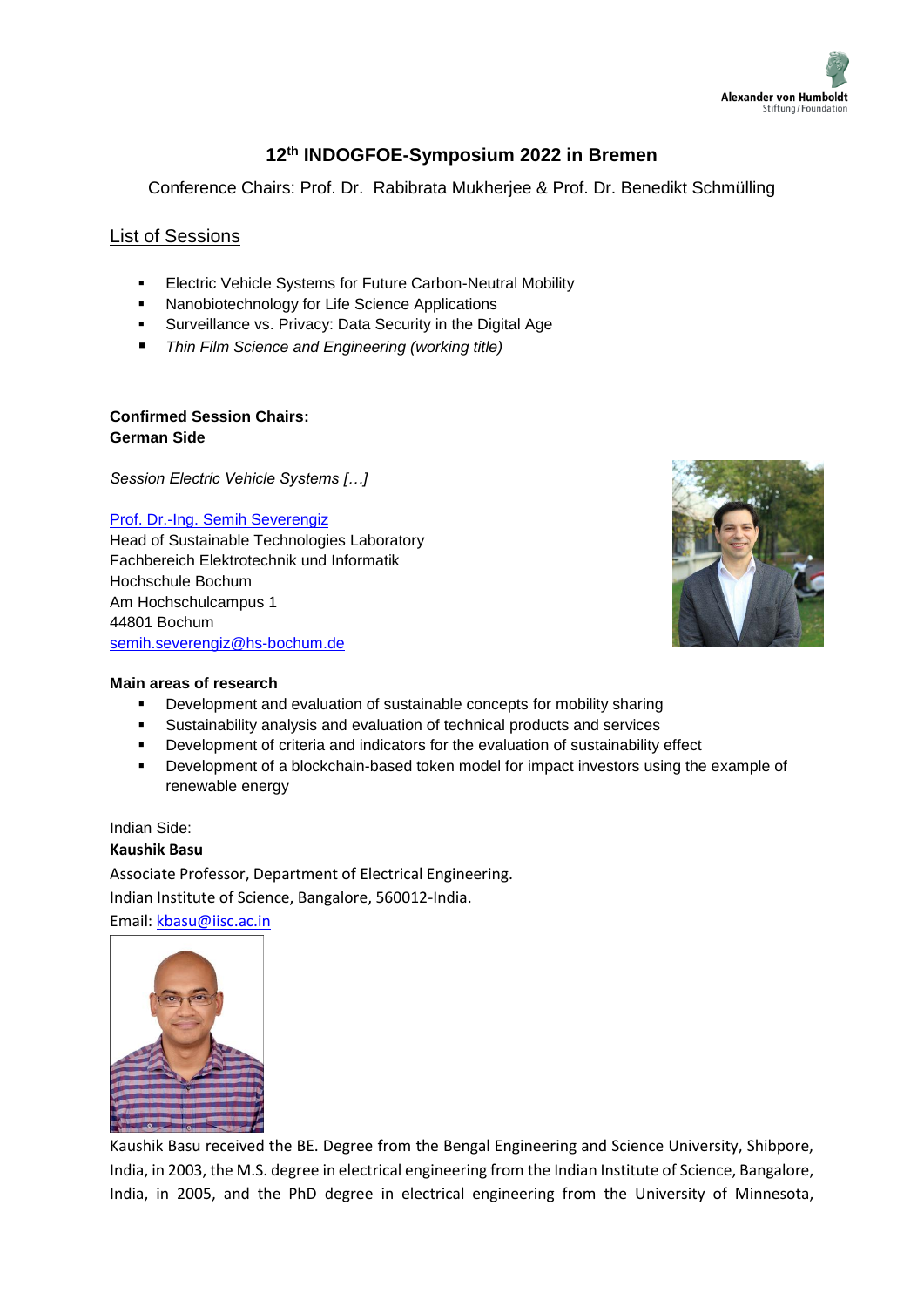Minneapolis, in 2012, respectively. He was a Design Engineer with Cold Watt India in 2006 and an Electronics and Control Engineer with Dynapower Corporation USA from 2013-to 15. Currently, he is an Associate Professor in the Department of Electrical Engineering at the Indian Institute of Science. He has been an author and co-author of more than 80 technical papers published in peer-reviewed journals and conferences. His research interests include various aspects of the general area of Power Electronics and its wide range of applications, including grid integration of renewables and fast charging of electric vehicles to satellites. His work is funded by government agencies such as DST, and MietY, national labs like ISRO and industries such as Texas Instruments, Delta Electronics etc. He is an Associate Editor of IEEE Transactions on Power Electronics. He served as the Technical Program Committee Vice-Chair of IEEE ECCE, a flagship conference in Power Electronics in 2019 and 2021. In 2019, he received the Prof. Priti Shankar Teaching Award from IISc. He is IEEE senior member and is the founding chair of both IEEE PELS and IES Bangalore Chapter. He received Second Best Prize Paper Award from IEEE Transactions on Transportation Electrification in 2021.

*Session Nanobiotechnology for Life Science Applications* **German Side** 

#### **[Sylvia Wagner](http://ipmt.ucy.ac.cy/index.php/fraunhofer-ibmt/30-partners/fraunhofer-ibmt/103-sylvia-wagner)**

Head of Department Bioprocessing & Bioanalytics Fraunhofer Institute for Biomedical Engineering IBMT Joseph-von-Fraunhofer-Weg 1 66280 Sulzbach Position: Micro- Nano- Biotechnologies Email: [sylvia.wagner@ibmt.fraunhofer.de](mailto:sylvia.wagner@ibmt.fraunhofer.de)



Dr. Sylvia Wagner is Head of the Department "Bioprocessing & Bioanalytics" at Fraunhofer IBMT**.** She studied chemistry at the University Karlsruhe. She gained her PhD thesis in the group of Prof. Dr. H. v. Briesen at IBMT in 2010. From 2008-2016 she was group manager at IBMT. Her main research topics are focused on nanobiotechnology and development of preclinical *in vitro/ex vivo* models in the field of nanotoxicology as well as nanomedicine. Nanoparticulate formulations for the specific drug targeting as well as for crossing of biological barriers were preclinically tested in different *in vitro* and *ex vivo* cell culture models. Her department has established e.g., several blood-brain barrier cell culture models, a gastrointestinal barrier model, a lung model and a dermal barrier model for permeation studies. Her department was and still is involved in several joint research projects in the field of drug delivery systems based on nanotechnologies which were and are funded by EU and BMBF ("NanoDrug"; "NanoCancer"; "NanoBrain"; "BioTrap for CCC") as well as projects supported by the German Federal Armed Forces and the private industry. One of her actual projects called "GITCare" is focused on the oral delivery of nanoparticulate packaged drugs for tumour therapy. Furthermore, several projects based on nanoparticle risk assessment are coming more and more into focus, e.g., the BMBF funded projects "MINAC" and "NanoUmwelt" and the EU funded project "HISENTS".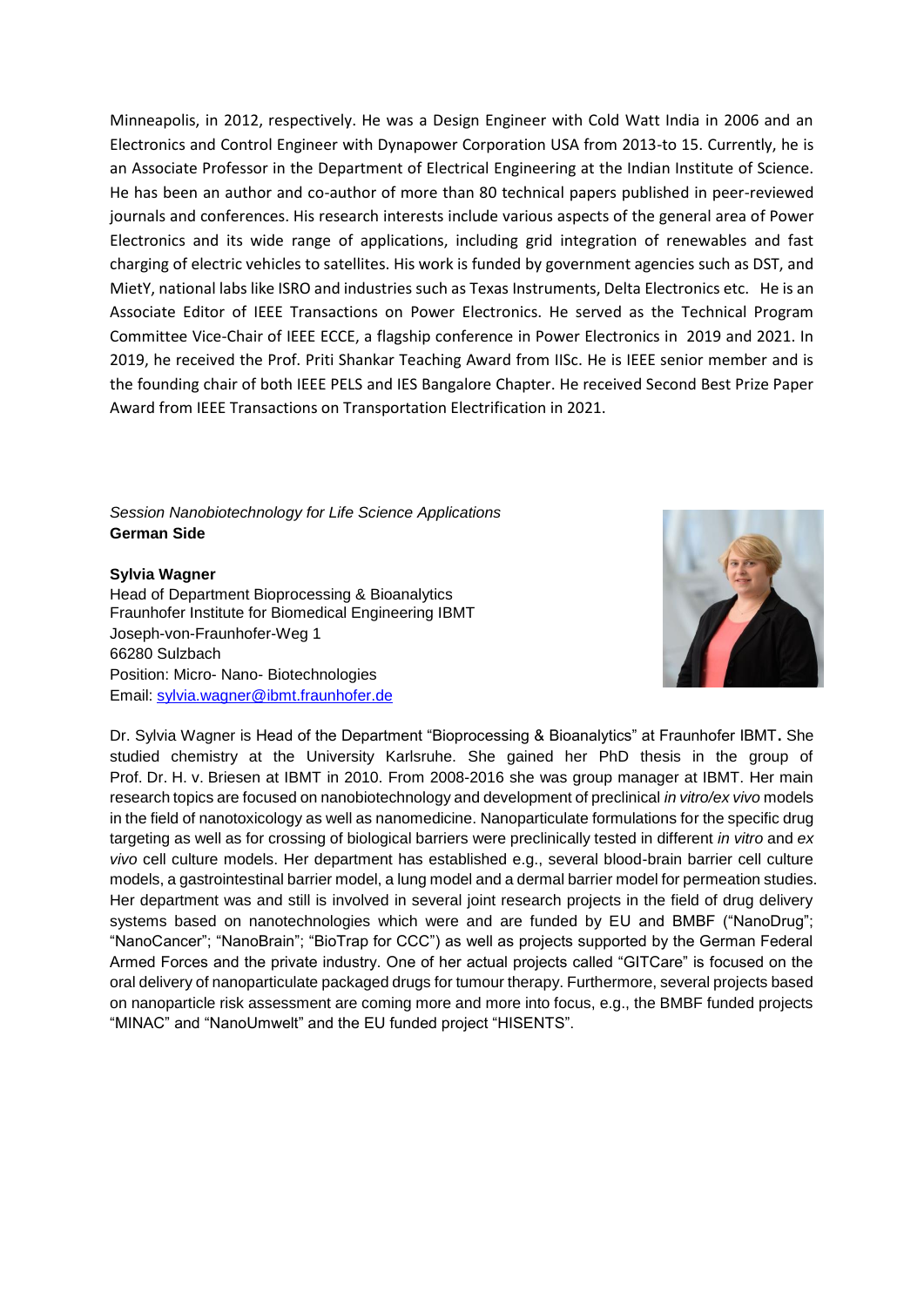**Indian Side**

**Prof. Biman B. Mandal**  Professor and Associate Dean, Academics (Under Graduate Program) Indian Institute of Technology Guwahati (IITG) Guwahati – 781 039, Assam, INDIA E-mail: biman.mandal@iitg.ac.in, mandal.biman@gmail.com Phone: +91-361-258 2225 (O); Mobile: +91 8011005872 Lab page: http://www.iitg.ac.in/biman.mandal/



**Prof. Biman B. Mandal** is Associate Dean, Academics (UG) and Professor at Department of Biosciences and Bioengineering, School of Health Sciences & Technology and Centre for Nanotechnology, Indian Institute of Technology Guwahati (IITG), India. Dr. Mandal received his Ph.D from IIT Kharagpur and Post Doc from Tufts University, Boston, USA. His research interests are Tissue Engineering, 3D Bioprinting, Drug Delivery, Regenerative Medicine, In Vitro Disease Models for transplantation and high throughput drug screening applications.

Due to his seminal contributions to the field, Prof. Mandal is included as one of the "75 under 50 Scientists shaping today's India" a list prepared by DST, Govt. of India and in "World Top 2% Scientist List" prepared by Stanford University, USA. Prof. Mandal is an Associate Editor of ACS Biomaterials Science and Engineering and the current President of STERMI (Society for Tissue Engineering and Regenerative Medicine India). He has to his creditd 160+ high impact research articles, 23 filed/granted patents, licensed 03 healthcare technologies to Industry and 01 product launched to market. Prof. Mandal has bagged prestigious Young scientist awards from the Indian National Academy of Sciences (INSA), National Academy of Sciences India (NASI), NASI-SCOPUS Young Scientist award for his high citations, B. M. BIRLA Science Prize in Biology along with 06 other prestigious young scientist awards. Recently he has been awarded the prestigious SWARNAJAYANTI Fellowship & S. RAMACHANDRAN National Bioscience Award by DST and DBT, Govt. of India in Life Sciences for the year 2020-2021.

*Session Surveillance vs. Privacy in the Digital Age*

[Prof. Dr. Michaela Geierhos](https://www.unibw.de/home-en/appointment-of-professors/prof-dr-michaela-geierhos) Cyber Defense Research Institute CODE University of the Armed Forces Munich Werner-Heisenberg-Weg 39 85577 Neubiberg, Germany [michaela.geierhos@unibw.de](mailto:michaela.geierhos@unibw.de)



After receiving his doctorate in 2010 as Dr. phil. in Computational Linguistics (summa cum laude) in Munich she was Junior Researcher in Residence at the Center for Advanced Studies at the University of Munich in 2012. In 2012 she received a BGF habilitation grant from the University of Munich. From 2013 to 2017 she was junior professor for business informatics, especially semantic information processing in Paderborn. After her habilitation (2011-2016, Venia Legendi for Computational Linguistics at the University of Munich), she taught at the University of Paderborn, where she was university professor for digital cultural studies from 2017 to March 2020. In 2020 she returned to Munich as a university professor for data science. At the University of the Federal Armed Forces in Munich, her professorship is based both at the research institute CODE and at the Institute for Data Security of the Faculty of Computer Science.

Geierhos was the winner in the "Engineering / Computer Science" category in the "Professors of the Year 2013" competition organized by Unicum magazine.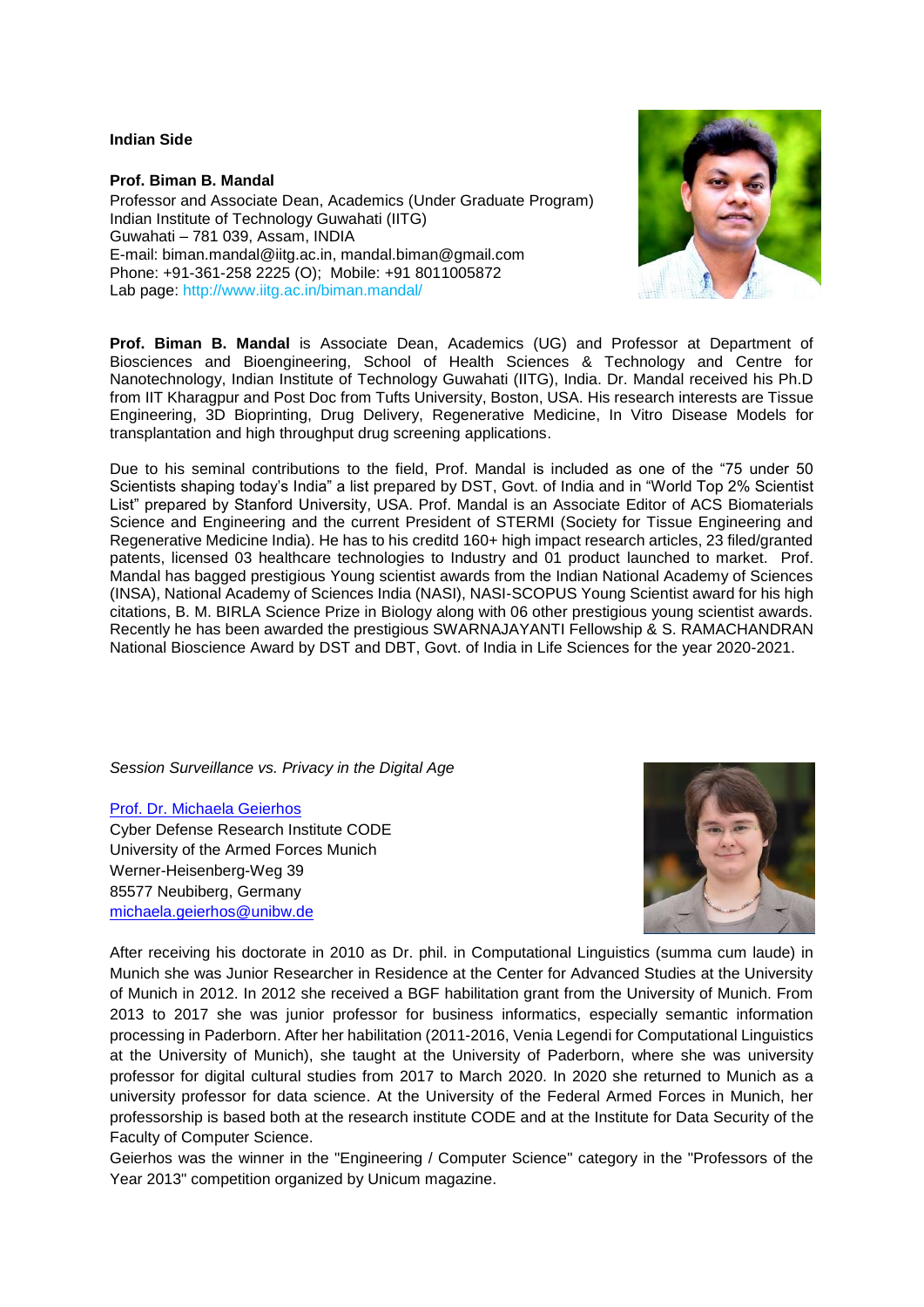### **Indian Side**

### **Prof Debdeep Mukhopadhyay**

Professor, Department of Computer Science and Engineering, Indian Institute of Technology (IIT) Kharagpur Email: debdeep@cse.iitkgp.ac.in Tel: 91-3222-282352 Mobile: +91-9434744544 Website: cse.iitkgp.ac.in/~debdeep



**Prof. Debdeep Mukhopadhyay** is currently a Professor at the Department of Computer Science and Engineering, IIT Kharagpur, India. At IIT Kharagpur he initiated the Secured Embedded Architecture Laboratory (SEAL), with a focus on Hardware Security. He had worked as, visiting scientist at NTU Singapore, visiting Associate Professor of NYU Shanghai, Assistant Professor at IIT Madras, and Visiting Researcher at NYU Tandon School of Engineering, USA. He holds a Ph.D., an M.S., and a B.Tech from IIT Kharagpur.

His books include Fault Tolerant Architectures for Cryptography and Hardware Security (Springer), Cryptography and Network Security (Mc GrawHills), Hardware Security: Design, Threats, and Safeguards (CRC Press), and Timing Channels in Cryptography (Springer). He has written more than 250 papers in peer-reviewed conferences and journals and collaborated with several Indian/Foreign Organizations. He has been on the program committee and editorial boards of several top international conferences and journals.

Prof. Mukhopadhyay is the recipient of the prestigious Shanti Swarup Bhatnagar Award 2021 for Science & Technology, the Khosla National Award 2021 from IIT Roorkee, and is a Fellow of the Indian National Academy of Engineers. He was awarded the DST Swarnajayanti Fellowship 2015-16, Data Security Council of India Award for Cyber Security Education, ASEM-DUO Fellowship, INSA Young Scientist award, INAE Young Engineer award, Associateship for the Indian Academy of Sciences. He was awarded the Outstanding Young Faculty fellowship from IIT Kharagpur, and the Techno-Inventor Best PhD award from the Indian Semiconductor Association. He has recently incubated a start-up on Hardware Security, ESP Pvt. Ltd. at IIT Kharagpur, and is a senior member of IEEE and ACM.

#### *Session Thin Film Science and Engineering*

#### [Prof. Dr. Daniel Neumaier](https://lpmss.uni-wuppertal.de/en/staff/prof-dr-daniel-neumaier.html)

University of Wuppertal Chair of Smart Sensor Systems Campus Freudenberg Lise-Meitner-Str. 13 42119 Wuppertal, Germany [dneumaier@uni-wuppertal.de](mailto:dneumaier@uni-wuppertal.de)



Neumaier joined **AMO** in 2009 as head of the graphene research-division, focusing on the exploitation of graphene and other two-dimensional materials for applications in microelectronics and photonics. Milestone results have been the demonstration of a [silicon-integrated photodetector with ultra-high](https://pubs.acs.org/doi/10.1021/ph5001605)  [speed](https://pubs.acs.org/doi/10.1021/ph5001605) (2014) and of the [most sensitive Hall-effect sensor](https://aip.scitation.org/doi/10.1063/1.4919897) (2015), and contributions to the [wafer-scale](https://www.nature.com/articles/s41563-019-0359-7)  [fabrication of graphene-based devices](https://www.nature.com/articles/s41563-019-0359-7) (2019). Since 2013, Neumaier is also the leader of the work package on Electronic Devices of the Graphene Flagship.